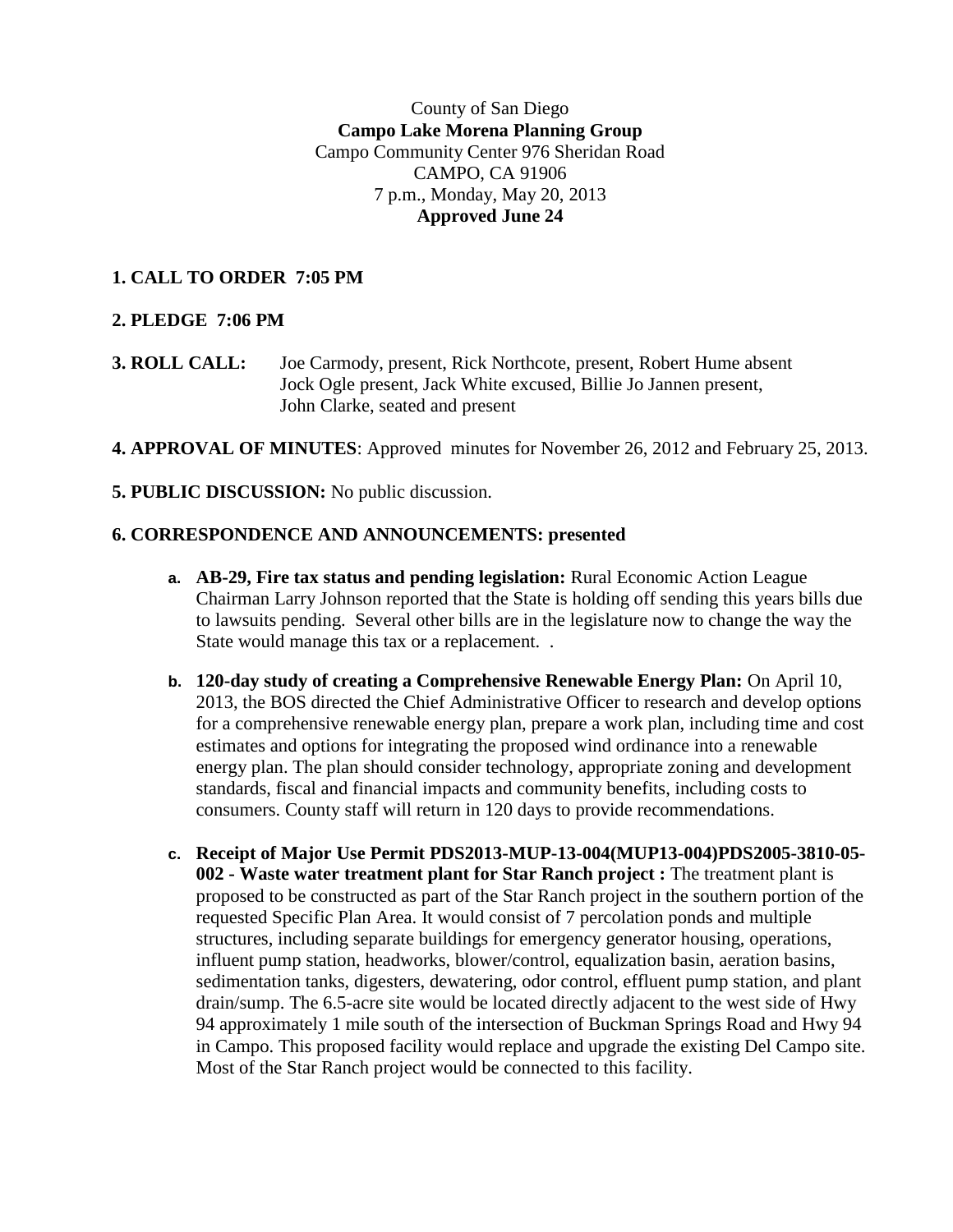- **d. Letter from Jim Lundquist, Director of Museum Services, Pacific Southwest Railway Museum:** Regarding impact of urban-style sewer facility requested by Star Ranch: "With the proposed location along SR-94, which is the only access to our museum, a visual screening is required to make certain that the visitors are unable to view the sewer treatment plant. Our first choice would be to locate it away from SR-94, on a back road. Assuming that is not possible, make certain that no part of the plant is visible from SR-94"
- **e. Receipt of preliminary grading plan for Star Ranch:** CLMPG has received the preliminary grading plan for the proposed Star Ranch housing project. The project footprint would include both sides of Highway 94 near the intersection of Buckman Springs Road and Highway 94 and includes the proposed sewer plant and about 453 homes.

# **7. EXPENSES**

No expenses reported.

#### **Action Items 8. NEW BUSINESS:**

- **a. Letter from Jack White resigning as chairman of CLMPG, effective May 1, 2013.** Joe Carmody, as the group's only officer, temporarily performed chairman duties. The group voted to accept this resignation with Rick Northcote making the motion and Jock Ogle seconding. 5, 0, 0. Passed.
- **b. Acceptance of letter of resignation from Robert Hume, and declaration of a vacancy for seat 8. Rick Northcote made a motion to accept this resignation, Jock Ogle seconded. 5,0,0. Passed.**
- **c. Election of Campo Lake Morena Planning Group Officers for 2013: Chairman. Joe Carmody made a motion to select Billie Jo Jannan as Chair, John Clarke seconded. 5,0,0. Passed.**
- **d. Election of Campo Lake Morena Planning Group Officers for 2013: Co-Chairman. Billie Jo Jannen made a motion to select Jock Ogle as Co Chair, Joe Carmody seconded. 5,0,0 passed.**
- **e. Contingency election of Secretary if position is vacated to assume another office. Tabled as not necessary.**
- **f. Should the CLMPG seek to reduce the number of members from 9 to 7 or maybe even 5 to be able to make a quorum? After discussion there was a vote that this would not be neccessary due to several interested applicants. Rick Northcote made the motion, Jock Ogle seconded. 5,0,0. Passed.**
- **g. Future planning of Camp Lockett:** Mountain Empire Historical Society, Pacific Southwest Railway Museum, Mountain Health and Community Services, Motor Transport Museum,